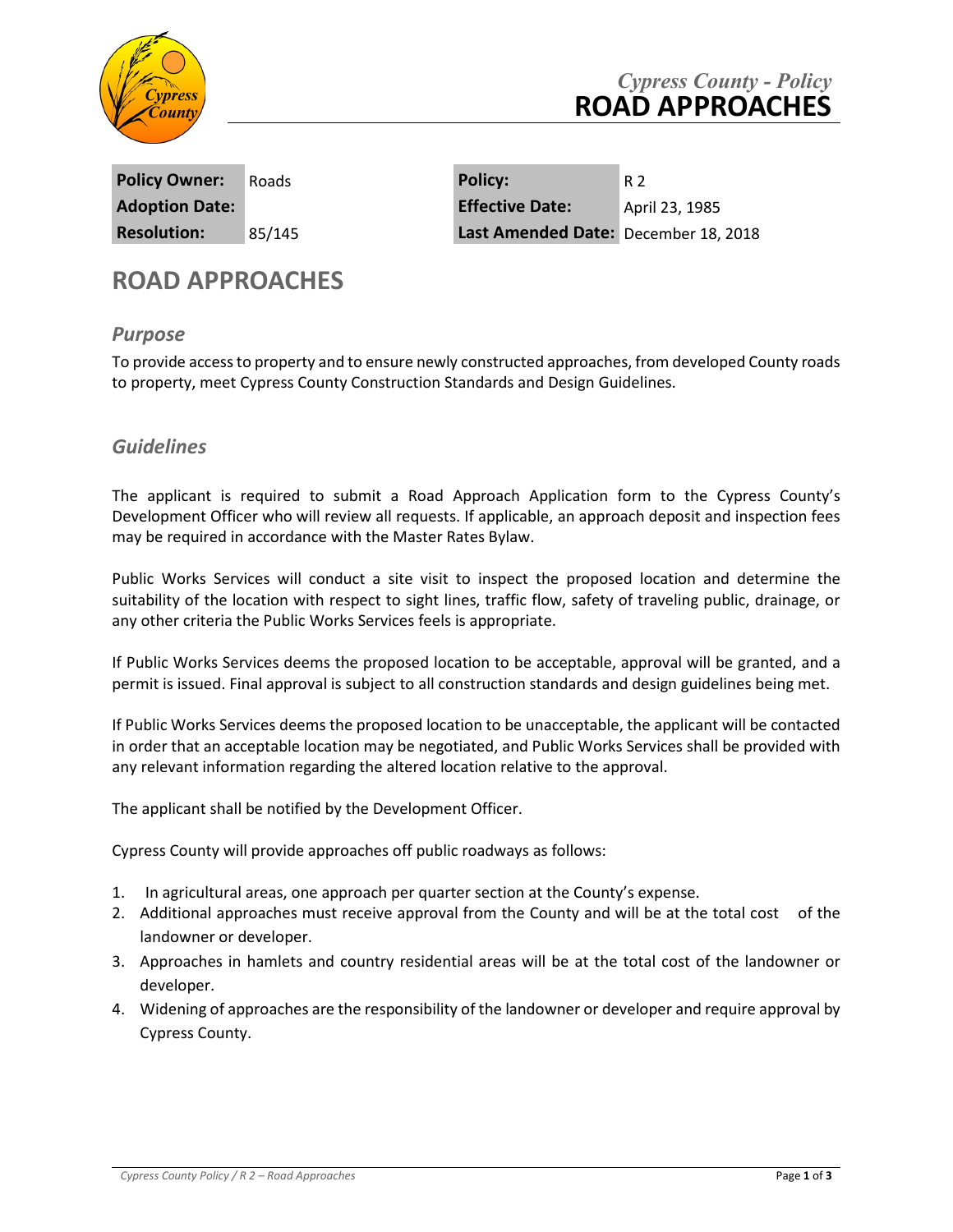## *Road Approaches in Rural Development*

The requirements respecting the design and construction of approaches within subdivision developments are as follows:

- a) Residential approaches shall typically be located as follows:
	- For low density residential, the approach shall typically be located to provide the best and most direct access to the building site on the lot.
	- For internal high-density residential lots, the approach shall typically be centered on the lot frontage.
- b) A residential approach shall not exceed eighteen (18.0) metres in width; and industrial lot approach shall not exceed fifteen (18.0) metres in width. Any deviation from these maximum widths requires the approval of the County.
- c) All approaches shall be constructed to the same structure as the adjoining roadways, with asphalt surfacing extending to the following limits:
	- Low-density residential 1.5 metres past road shoulder
	- High-density residential 6.0 metres past road shoulder
	- Industrial/commercial to property line
- d) All residential subdivision development shall require the developer to construct one approach to each lot, consistent with the standard outlined herein.
- e) Approaches to rural industrial/commercial lots are required to be constructed by the Developer where the access locations are known. Where access locations cannot reasonably be determined, the County may choose to have the Developer provide materials and/or securities to permit future construction of the approaches.
- f) The Developer is to obtain a Road Approach Permit from the County prior to the installation of any type of approach.

### *Culverts and Drainage*

- a) The minimum allowable ditch grade shall be 1.0%. Ditch grades in excess of 2.0% shall be protected against erosion through silt fences, Enviroberm fences and/of erosion control blankets.
- b) Ditch side slopes and back slopes shall not be steeper than 4:1.
- c) The minimum ditch bottom width shall be 3:0 metres along arterial roads and 1:0 metres along the collector and local roadways, sloping away from the roadway at a minimum of 5.0%. (Dependant on the available roadway)
- d) Culvert size requirement shall be determined through the storm water drainage analysis; however, the minimum sized culverts shall be as follows:
	- Roadway cross culvert 500 mm (20 inch)
	- Residential approach culvert 500 mm (20 inch)
	- Industrial approach culvert 500 mm (20 inch)
- e) Culverts shall be new galvanized corrugated steel pipe (CSP) with a minimum wall thickness of 1.6 mm, or as required by the loading criteria.
- f) All culverts shall be installed in accordance with the manufacture's recommendations.
- g) All culverts shall be installed to provide a minimum depth of cover of 500 mm or one-half the culverts diameter, whichever is greater. This should be measured from the finished shoulder grade of the roadway to the top of the culvert as shown on the Standard Detailed Drawing.